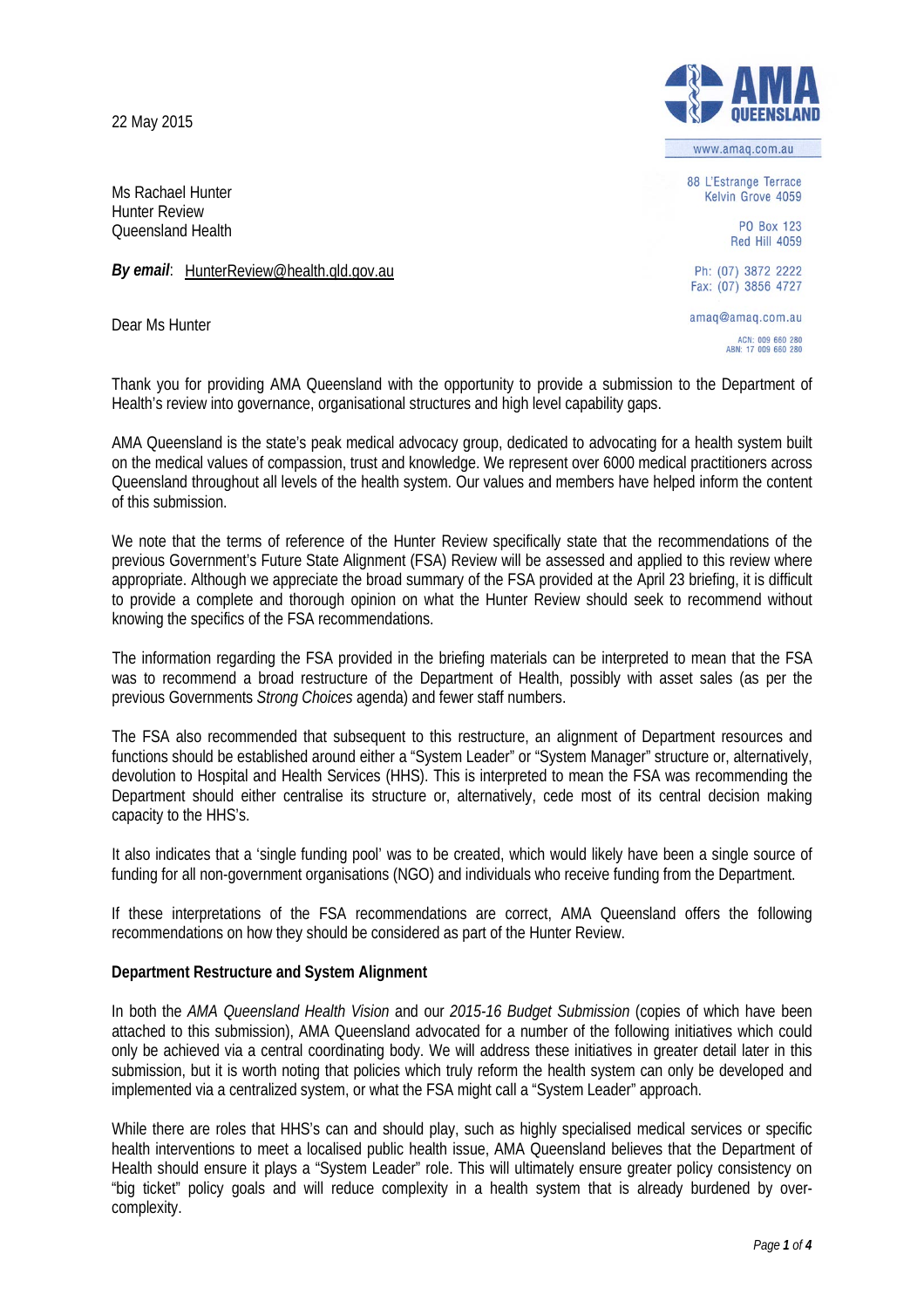## **Single Funding Pool**

AMA Queensland is generally supportive of initiatives that aim to reduce complexity in the health system. However, Queensland Health administers numerous funding programs which we understand to be worth over \$1 billion which is distributed to NGOs and individuals for a variety of purposes. These differing programs would have different requirements for eligibility, auditing requirements and deliverables. This would need to be carefully implemented and sit under a central "system leader" structure.

## **Future Governance of the Department of Health**

AMA Queensland believes that moving forward, the Department of Health would be best placed working from an organisational structure that allows it to continue to lead the future of our health system. In effect, this means maintaining its current functions under the *Hospital and Health Boards Act 2011.* Maintaining the functions it has under the current Act would allow the Department, led by the Director General (DG), to develop and deliver policies that will require organisational clout to deliver. It would also provide for effective monitoring of the Hospital and Health Services who are best placed to deliver services on the ground.

Any move to devolve any of the DG's current responsibilities away from the Department to the HHS's should be viewed with caution. While HHS's are good at delivering health services to the public, they often have tight budgets and short-term accountabilities with a great deal of emphasis placed on end-level outcomes like elective surgery and emergency department waiting times. Whilst we understand the drivers that underlie this, it does contribute to making our health system reactive rather than proactive. In our *2015-16 Budget Submission*, AMA Queensland outlined how we believe that our reactive health system is largely contributing to the epidemic of chronic lifestyle related diseases such as obesity and diabetes. This, in turn, is putting a greater burden on the limited resources available to the health system. A Department that has been organised to lead reform of our health system, and has the organisational clout to drive these reforms and follow through on them, is the only way we can ensure that our health system will be able to meet the demands of the future. This would include, but is not limited to, Departmental responsibilities including;

- Policy development of solutions to statewide issues of public health, such as the whole-of-government health plan proposed by AMA Queensland in Part One of our *Health Vision*, or the development and implementation of a medical home trial and associated education campaign, as detailed in our *2015-16 Budget Submission.*
- Monitoring of system wide performance, and taking remedial action when performance does not meet standards
- Establishing the conditions of employment for health service employees and statewide industrial relation matters
- Inter-governmental relations between Queensland and the Commonwealth
- Inter-governmental relations between Queensland and other States
- Capital works

The *Hospital and Health Boards Act 2011* currently specifies that an HHS has responsibility for delivering clinical training for its medical workforce. AMA Queensland believes that the Department should play a greater role in developing and co-coordinating medical education consistent with a state-wide framework of core competencies. In our *2015-16 Budget Submission*, we recommended the Queensland Government commit to the establishment of a centralised health education and training institute that would coordinate medical education for every junior doctor across Queensland. A successful model to establish innovative training networks and programs that respond to the educational needs of junior doctors may be based on the Health Education and Training Institute (HETI) currently operating in NSW.

While the current decentralised model of training has produced pockets of excellence, AMA Queensland believes that Queenslanders would benefit from a coordinated and standardized level of medical training. We strongly recommend that the Government consider this option, and AMA Queensland looks forward to working with the Government in its development and implementation.

There is also a need for the Department to consider how staffing can interact with larger policy goals. For example, in 2013 AMA Queensland wrote to the then Health Minister, Lawrence Springborg, in regards to the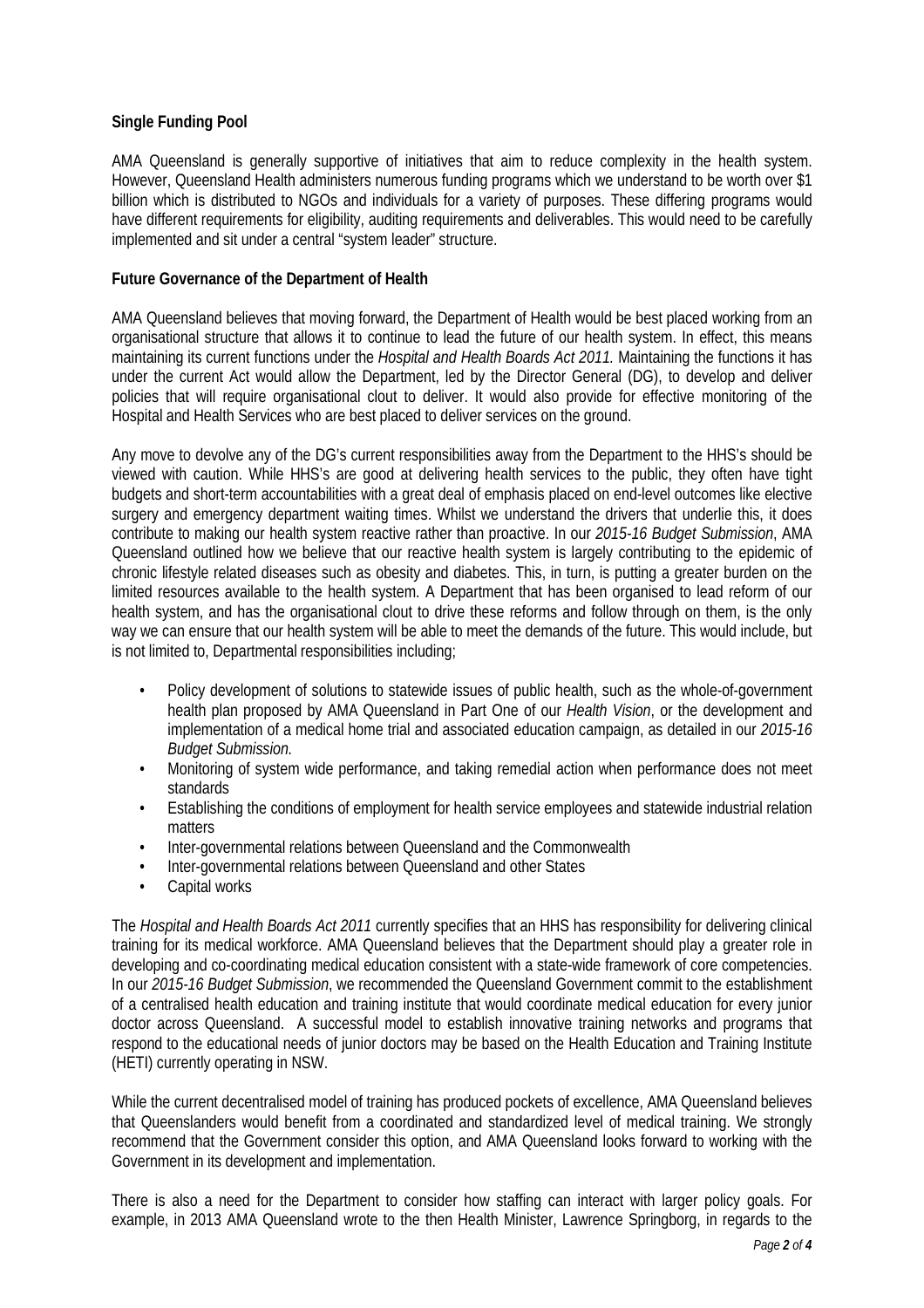decision of the Cape York Health Service and Torres Strait-Northern Peninsula Hospital and Health Service to make redundant a number of nursing, health worker, admin and allied health positions in Far North Queensland (FNQ). We heard reports from the region that the reduced staff numbers had led to staff becoming stressed due to increased workloads, gaps in treatment for chronic illnesses and generally poorer outcomes for Aboriginal and Torres Strait Islander patients. These positions were vital to local health needs: renal and diabetes, alcohol prevention, mental health, Alcohol Tobacco and Other Drugs (ATODs), nutrition, and dentistry. But on a much larger scale, the loss of these workers threatened to impact Queensland's commitments to the national Close the Gap health targets, in particular;

- to close the gap in Aboriginal and Torres Strait Islander life expectancy within a generation (by 2033)
- to halve the gap in mortality rates for Aboriginal and Torres Strait Islander children under five within a decade (2018)

Queensland Health's own data indicates that smoking is the largest cause of health loss among Aboriginal and Torres Strait Islanders, contributing 17% to the health gap and one fifth of all Aboriginal and Torres Strait Islander deaths nationally.<sup>[1](#page-2-0)</sup> It is clear, then, that cuts to health services in FNQ that cut smoking cessation programs, diabetes programs and other chronic illnesses in Queensland, which is home to 27 per cent of Australia's indigenous population, in a part of Queensland that is home to around 25.6 per cent of Queensland's Aboriginal and Torres Strait Islander population will have a highly detrimental impact on Queensland's efforts to meet its Closing the Gap targets.

We recommend that the Department supports HHSs in accomplishing overarching whole-of-system policy objectives, where appropriate, with additional funding and resources.

AMA Queensland also believes that if the Hunter Review is to be used to consider the governance structure of the Department and the HHS's, it is also appropriate that it consider the proper implementation of Westminster system accountability principles, specifically around individual ministerial responsibility. The Westminster System states that a cabinet Minister bears the ultimate responsibility for the actions of their ministry or department. This means that if waste, corruption, or any other misbehaviour is found to have occurred within a ministry, the Minister is responsible even if the Minister had no knowledge of the actions.

#### **Making Queensland Health A Better Place to Work**

The culture of Queensland Health system was once described as "unacceptable" by former Queensland Premier Anna Bligh and if the Hunter Review aims to make the Department a better place to work, addressing the culture of the system is imperative.

Recent comments in the media have highlighted the ever present workplace threats of bullying, harassment and sexual harassment in the medical profession. While these problems can occur in every sector the apprenticeship model of medical training, and the intense and collegiate nature of the profession, creates increased risks.

A recent meta-analysis, by Fnais et al,<sup>[2](#page-2-1)</sup> found that 59.4% of medical trainees experienced some form of harassment or discrimination during their training. The AMA has recently conducted a survey of our members indicated that 44% of surveyed trainees felt unable to raise workplace issues without recrimination. 31% experienced bullying in the workplace while 5.6% experienced some form of sexual harassment.[3](#page-2-2) While the improved handling of workplaces stressors by the colleges and health organisations has improved there remains significant work to be done,<sup>[4](#page-2-3)</sup> and Queensland Health, as one of the largest employers of health professionals in Queensland, will need to examine this issue as well. Every doctor has a legal right to a workplace where they feel safe, where they are respected, and where they can work a safe number of hours free from pressure or threats of adverse action.

 $\overline{a}$ 

<span id="page-2-1"></span><span id="page-2-0"></span><sup>&</sup>lt;sup>1</sup> Queensland Health, Closing the Gap in Queensland, http://www.health.gld.gov.au/atsihealth/close\_gap.asp<br><sup>2</sup> Fnais et al, Harassment and Discrimination in Medical Training: A Systematic Review and Meta-Analysis, http://  $^3$ AMA NSW survey

<span id="page-2-2"></span>

<span id="page-2-3"></span><sup>&</sup>lt;sup>4</sup> Armstrong, R, *Seeking* Support, *http://bit.ly/1K9tCDO*, MJA Insight, March 2015